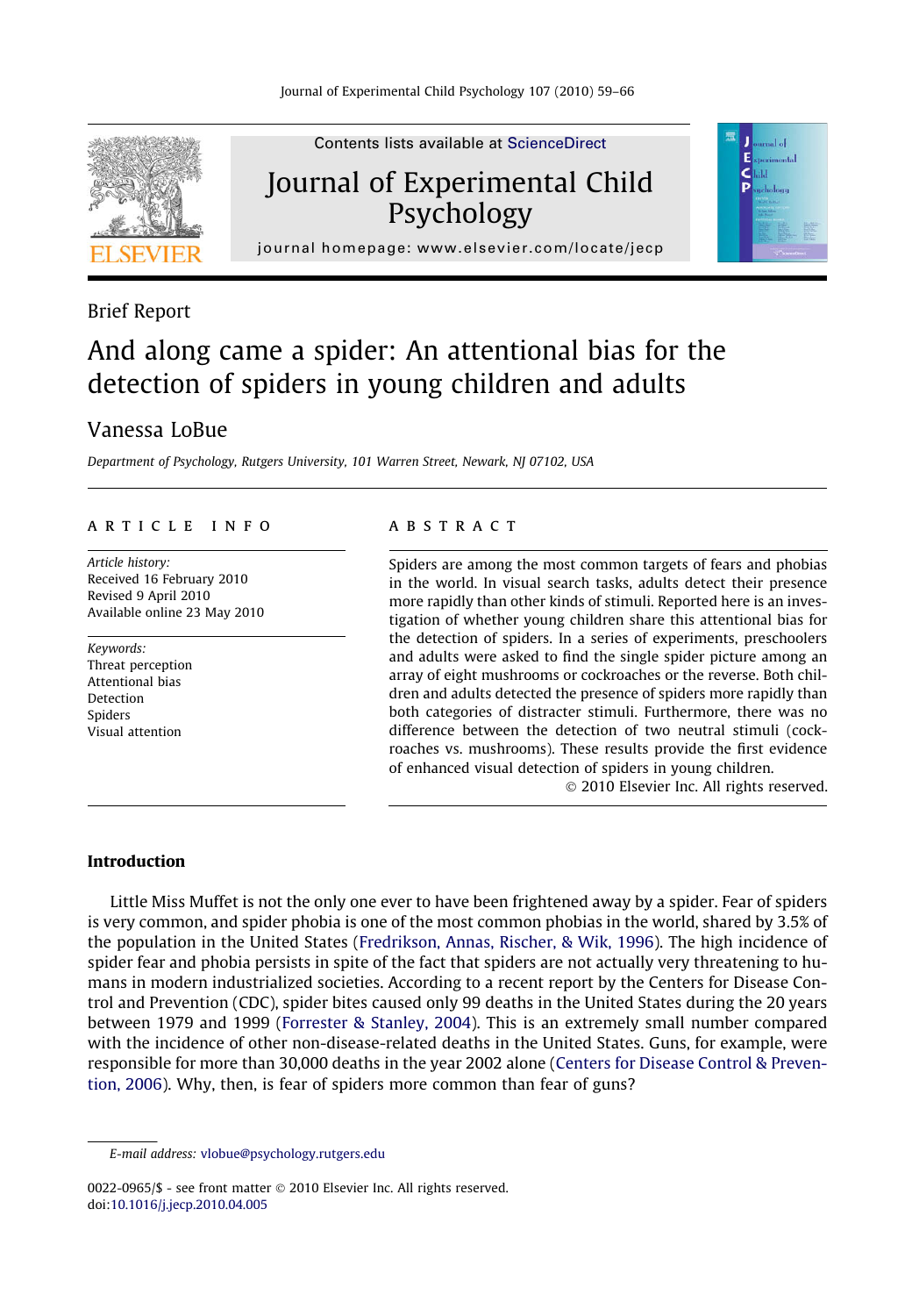Although spiders might not pose a very common threat to humans in modern societies, they did constitute a recurrent and widespread threat throughout the course of human evolution ([Öhman,](#page-7-0) [1993; Seligman, 1970](#page-7-0)). Accordingly, evolutionary theorists have suggested that humans who quickly learned to fear spiders (and other threat-relevant stimuli such as poisonous snakes) would have been more likely to survive and reproduce. More specifically, the prepared learning view proposes that through evolution, humans developed a predisposition to quickly perceive the presence of threats (e.g., spiders, snakes) that were recurrent and widespread throughout evolutionary history ([Öhman,](#page-7-0) [1993; Öhman & Mineka, 2001, 2003; Seligman, 1970\)](#page-7-0). Thus, proponents of this view would make two predictions about human behavior: (a) that fear of evolutionarily relevant stimuli would be learned more quickly than fear of neutral stimuli [\(Öhman & Mineka, 2001, 2003; Seligman, 1970](#page-7-0)) and (b) that humans would detect the presence of evolutionary threats particularly quickly in visual perception ([Öhman, 1993; Öhman, Flykt, & Esteves, 2001; Öhman & Mineka, 2001, 2003](#page-7-0)). To explain these behaviors, [Öhman and Mineka \(2001, 2003\)](#page-7-0) proposed an evolved fear module that functions solely to aid humans in defending against threat.

Evidence of a predisposition to learn to fear evolutionary threats comes from experiments with rhesus monkeys and human adults. Research with laboratory-reared rhesus monkeys has shown that they selectively learn to fear stimuli such as snakes from observing a conspecific after very few trials. Furthermore, research with human adults has shown superior conditioning of skin conductance responses when participants are conditioned to associate an electric shock with spider and snake stimuli compared with neutral stimuli (see [Öhman & Mineka, 2001,](#page-7-0) for a review). Together, this research provides evidence supporting the idea that both human adults and non-human primates learn more quickly to fear evolutionary threats than neutral stimuli.

Similarly, there is also evidence that both rhesus monkeys and human adults quickly detect threatrelevant stimuli. Using a visual search task, [Öhman, Flykt et al. \(2001\)](#page-7-0) presented human adults with 3  $\times$  3 matrices of photographs of two categories of stimuli: threat-relevant spiders and snakes and neutral mushrooms and flowers. Each trial consisted of either (a) nine pictures from one of the categories or (b) eight pictures from one of the categories and one picture from the other category. Participants needed to decide as quickly as possible whether a discrepant picture was present in each matrix. The presence of a single spider or snake target was detected reliably more quickly than the presence of a mushroom or flower target. Several researchers have since replicated this finding [\(Blanchette, 2006; Brosch & Sharma,](#page-6-0) [2005; Flykt, 2005; Lipp, Derakshan, Waters, & Logies, 2004; Waters, Lipp, & Spence, 2004\)](#page-6-0).

This research demonstrates that adults visually detect threat-relevant stimuli particularly quickly in visual attention. However, the adult participants in these studies had extensive knowledge and experience with stimuli such as snakes and spiders. If humans are predisposed to detect such stimuli particularly rapidly, this bias should be observable regardless of age and experience. Thus, strong support for a bias to detect spiders would come from child participants, who have had relatively little experience with snakes and spiders. Recent research has examined this important issue and shown that even preschoolers detect the presence of snakes particularly quickly in visual attention. [LoBue](#page-7-0) [and DeLoache \(2008\)](#page-7-0) presented 3-, 4-, and 5-year-olds and adults with 3  $\times$  3 matrices of colorful photographs on a touch-screen monitor. Participants either saw one snake target among eight non-snake distracters or saw one non-snake target among eight snakes. They were instructed to touch the target on the screen as quickly as possible. Consistent with adult research, snake targets were detected significantly faster than flowers, frogs, and caterpillars by all age groups. This research was the first to demonstrate that, like adults, children demonstrate a propensity for the rapid detection of snakes.

One important question that follows from this research is whether children and adults detect snakes particularly quickly or threat-relevant stimuli particularly quickly in general. Thus, the goal of the current research was to investigate whether, like adults, young children demonstrate an attentional bias for spiders.

#### General method

Adopting the touch-screen paradigm used by [LoBue and DeLoache \(2008\)](#page-7-0), both preschoolers and adults were presented with 3  $\times$  3 matrices of color photographs showing one target and eight distracters. The participants were asked to touch the target as quickly as possible. In three experiments, the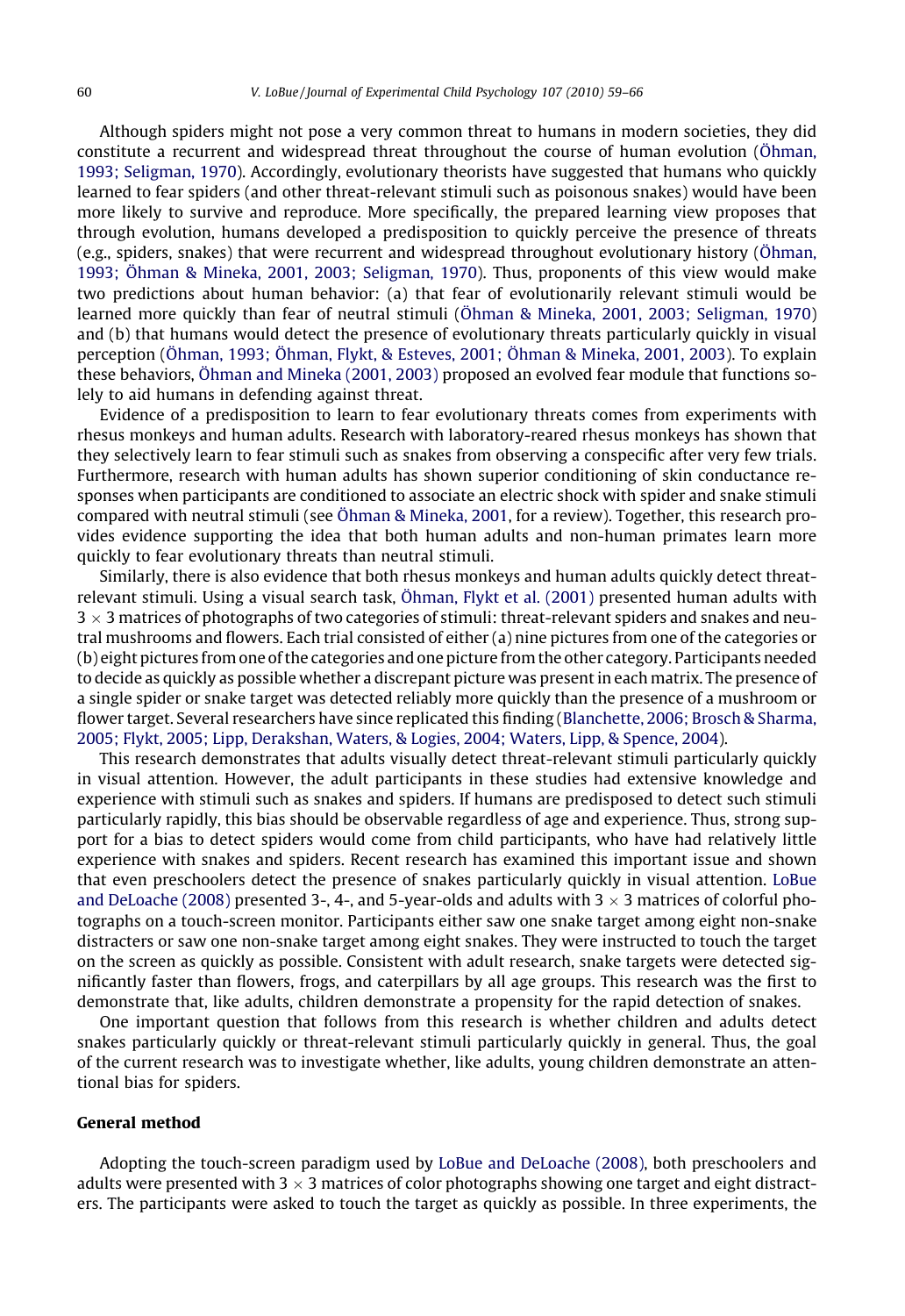question of interest was whether preschoolers and adults would detect spiders more quickly than various neutral stimuli.

### **Materials**

The stimuli consisted of three sets of 24 photographs arranged in 3  $\times$  3 matrices, with one target picture from one category and eight distracter pictures from another category. The stimulus categories were spiders, cockroaches, and mushrooms. The photographs were scanned from nature books and adjusted to 325  $\times$  245-pixel images. A coder blind to the purpose of the research rated the brightness of all pictures on a scale from  $1$  (very bright) to  $5$  (very dull). The pictures were not rated as significantly different from each other.

A MultiSync LCD 2010X color touch-screen monitor was used to present each picture matrix on a 61-cm (24-inch) screen. The overall matrix was  $39.4 \times 39.4$  cm, with 1.27 cm between rows and 0.64 cm between columns. The individual projected pictures measured  $11.47 \times 8.64$  cm. Each of the 24 pictures in the target category served as the target once, appearing in each of the 9 positions in the matrix two or three times. The 24 pictures from the distracter category appeared approximately the same number of times across trials. One stimulus order was created by randomly arranging matrices, and the second order was the reverse of the first order. An outline of a child's handprints was located on the table immediately in front of the monitor.

# Procedure

The child was seated in front of the touch-screen monitor (approximately 40 cm from the base of the screen) and told to place his or her hands on the handprints. This ensured that the child's hands were in the same place at the start of each trial, making it possible to collect reliable latency data. The experimenter stood alongside to monitor and instruct the child throughout the procedure.

First, a set of 7 practice trials was given to teach the child how to use the touch-screen monitor. On the first 2 trials, a single picture appeared on the screen, and the child was asked to touch it. The first picture was from the target category, and the second picture was from the distracter category. (All pictures used in the practice trials were chosen randomly from the original sets of 24 pictures.) Next, the child was presented with 2 trials with one target picture and one distracter picture and was asked to touch only the target picture. This was followed by 3 practice trials, each involving a different ninepicture matrix. The child was told that for each trial, his or her task was to find the ''X" (target) among ''Y" (distracters) as quickly as possible, touch it on the screen, and then return his or her hands to the handprints. All of the children readily learned the procedure.

This was followed by a series of 24 test trials, each with a different picture matrix containing one target and eight distracters presented on each trial. In between trials, a large smiley face appeared on the screen. To ensure that the child's full attention was on the screen before each matrix appeared, the experimenter pressed the face when she judged that the child was looking at it, causing the next matrix to appear. Latency was automatically recorded from the onset of the matrix to when the child touched one of the pictures on the screen.

After the child had completed all 24 test trials, his or her parent was tested in exactly the same manner. The parent had not been told about the experimental hypothesis and had not been present while the child was tested.

## **Participants**

The participants were 72 3-year-olds (mean age = 41.7 months, range =  $36.0-47.4$ ) and their 72 accompanying parents (all but 4 were female). In each experiment, 24 children and parents were tested. An additional 3 3-year-olds were excluded for failure to follow directions. The participants in all experiments presented here were recruited from records of birth announcements in the local community and were predominantly Caucasian and middle class. There were equal numbers of boys and girls in the child group, and each child was randomly assigned to one of two target conditions and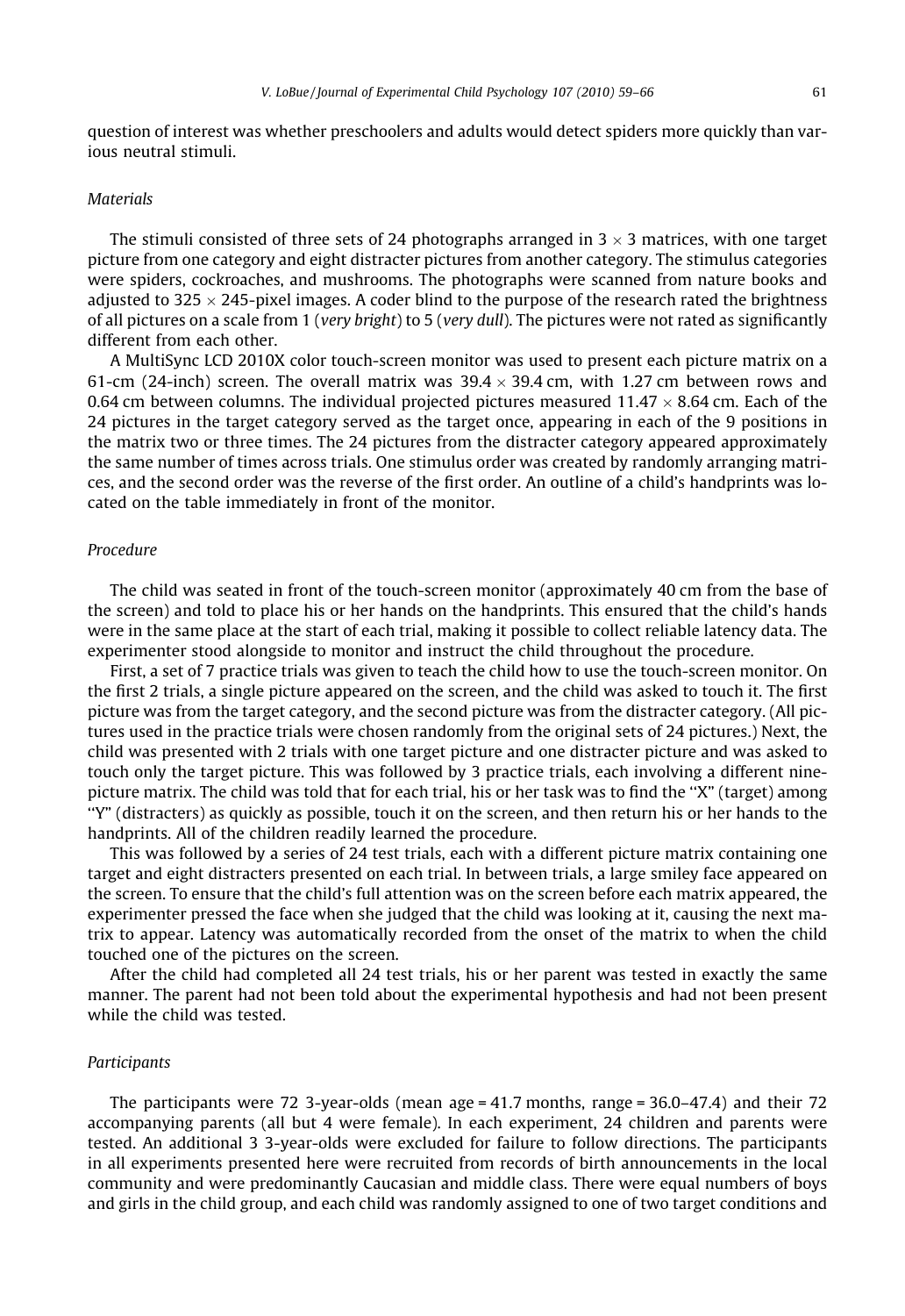one of two stimulus orders. For convenience, the parent was assigned to the same conditions as the child. The parent was not present in the room while the child was being tested.

# Analyses

The analyses for all of the experiments reported here were 2 (Target)  $\times$  2 (Age) analyses of variance (ANOVAs) on the latency to touch the target. Following standard procedures for visual search tasks, only trials in which the correct target was selected were counted. In Experiment 1, 9 children made a total of 24 errors (approximately 4% of the data), and 1 adult made 4 errors (less than 1% of the data). In Experiment 2, 12 children made a total of 62 errors (approximately 10% of the data), and 2 adults made a total of 2 errors (less than 1% of the data). In Experiment 3, 12 children made a total of 26 errors (approximately 5% of the data), and no adults made any errors. It is likely that more errors were made in Experiment 2 than in Experiments 1 and 3 because the stimuli in the second experiment (spiders vs. cockroaches) were perceptually more similar than those in the other two experiments. Errors did not vary by target.

### Experiment 1

In Experiment 1, 3-year-olds and adults were asked to locate either a single spider target among eight mushroom distracters or the lone mushroom target among spiders. Mushrooms were used as the neutral comparison stimulus both because of their similarity in color to spiders and because they have been used in previous visual search studies with spider targets [\(Blanchette, 2006; Brosch & Sharma, 2005; Flykt,](#page-6-0) [2005; Lipp et al., 2004; Öhman, Flykt et al., 2001; Waters et al., 2004\)](#page-6-0). Based on findings from previous research, the adults were expected to detect spider targets more quickly than mushrooms. The question of interest was whether the young children would show the same pattern of performance.

# Results and discussion

Results for Experiments 1 to 3 are presented in [Fig. 1.](#page-4-0) Both adults and children detected the spiders more quickly than the mushrooms. In the ANOVA on latency to locate the target, there were significant main effects of age,  $F(1, 44) = 237.13$ ,  $p < .05$ , and target,  $F(1, 44) = 11.80$ ,  $p < .01$ , with no interaction. The overall  $R^2$  was .85. The main effect of age indicated that the adults detected the targets significantly more quickly than did the children. The main effect of target revealed that both the adults and children detected the presence of the spider targets more quickly than the mushrooms. The absence of an interaction indicated a similar effect in both age groups. The adult data replicated previous findings with adults, indicating that our touch-screen procedure produced the same pattern of results as the standard visual search task. Of most importance, the child data offer the first evidence that superior detection of spiders is not limited to adults but rather also occurs in young children.

### Experiment 2

In Experiment 1, both the adults and young children detected spiders more rapidly than mushrooms, thereby replicating and extending the results reported previously by [Öhman, Flykt et al. \(2001\)](#page-7-0). However, if humans are biased for the rapid detection of evolutionarily relevant threat stimuli, that bias should be apparent with a wide range of neutral stimuli. Mushrooms, which were the only non-threat stimulus category used by [Öhman, Flykt et al. \(2001\),](#page-7-0) differ from spiders in many ways, the most important of which is animacy (spiders are animate and mushrooms are not). A much stronger test of a bias for the detection of threat-relevant stimuli would be a comparison between spiders and other animals of similar physical appearance. Accordingly, in Experiment 2, spiders were compared with cockroaches.

# Results and discussion

In the ANOVA on latency to locate the target, there were significant main effects of target,  $F(1, 44)$  = 7.93, p < .01, and age,  $F(1, 44)$  = 133.98, p < .01, with a Target  $\times$  Age interaction,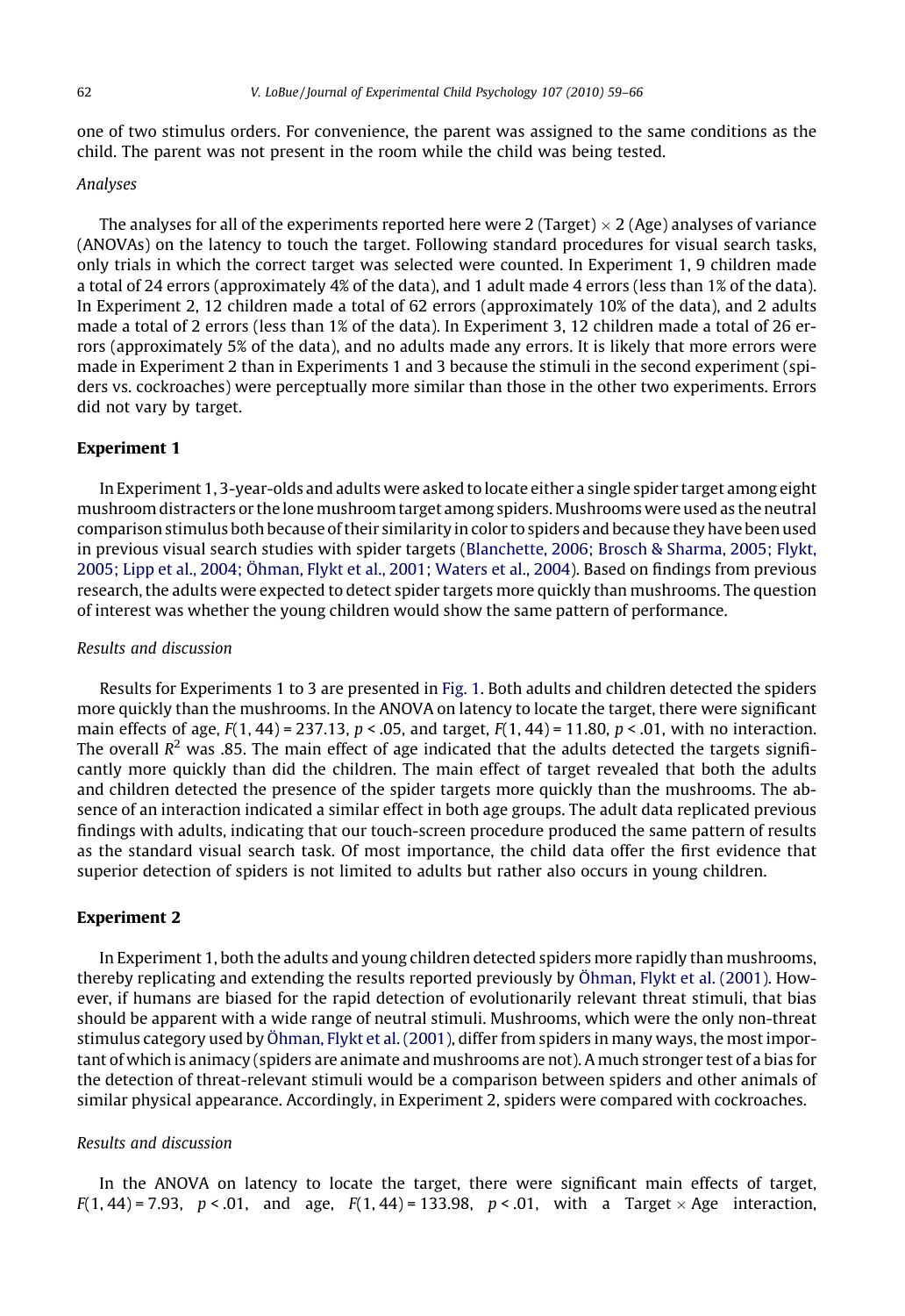<span id="page-4-0"></span>

Fig. 1. Average latencies to detect the target stimulus for adult and child participants in Experiments 1 and 2. As predicted, spiders were detected more rapidly than mushrooms (Experiment 1) and cockroaches (Experiment 2).

 $F(1, 44) = 5.55$ ,  $p < .05$ . The overall  $R<sup>2</sup>$  was .79. As expected, the adults detected the target stimuli more quickly than did the children. The interaction reflected a larger difference between the detection of spiders and the detection of cockroaches for the children than for the adults, and post hoc t tests indicated that the effect of target was significant only in children  $(t = 2.52, p < .02)$ . Although adults also detected the spiders more quickly than the cockroaches, this effect was not statistically significant  $(t = 0.51, ns)$ .

The null results with adults are likely due to the small sample size. As mentioned previously, only 24 adults were tested in this experiment, with only 12 in each experimental group. Although previous research has shown that this sample size is sufficient to obtain a significant result in children for threat detection, adults detect the targets very quickly and so a larger sample size might be necessary to obtain a significant result in all experiments ([LoBue & DeLoache, 2008](#page-7-0)). In fact, a similar result was obtained previously by [LoBue and DeLoache \(2008\)](#page-7-0) when examining the detection of snakes versus caterpillars; although both age groups detected the snakes more quickly than the caterpillars, the result was significant only in children. Because the focus in the current study was on children, the author believed that a sample size of 24 was appropriate in that this has been the typical sample size used with this method in previous research [\(LoBue, 2009; LoBue & DeLoache, 2008\)](#page-7-0). However, the result with adults is in the predicted direction (adults detected the spiders more quickly than the cockroaches as well), and it is predicted that with more adult participants, a significant effect would also be obtained.

Overall, the results of Experiment 2 were consistent with those of Experiment 1 in that young children detected the presence of threat-relevant stimuli more quickly than non-threat stimuli. Considering that the stimuli were so similar, these results provide particularly strong support for a detection bias for spiders in young children.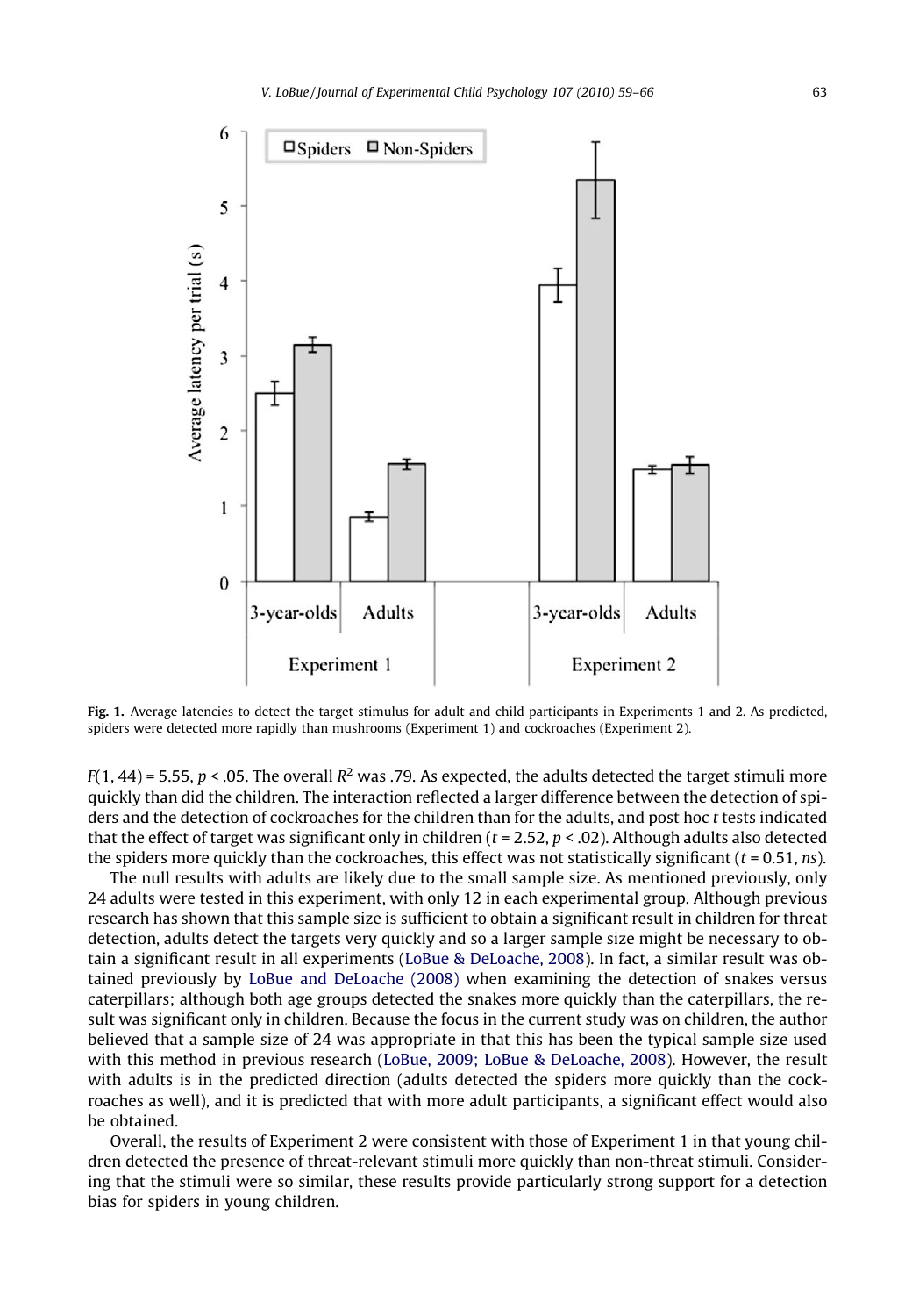## Experiment 3

Results from the preceding two experiments revealed that children, like adults, detect the presence of spiders more rapidly than two different types of neutral stimuli. In Experiment 3, we took a different tack, comparing the detection of two categories of non-threat-relevant stimuli: cockroaches and mushrooms. The claim of priority for processing threat-relevant stimuli has no implications for the relative speed of detecting different fear-irrelevant stimuli. Hence, there is no theory-based reason to predict a bias for one over the other even for stimuli of distinctly different appearance. Although we are predicting the null hypothesis here, it is well motivated in the context of the general theory and the pattern of results in the first two experiments.

#### Results and discussion

In the ANOVA, there was a significant main effect of age,  $F(1, 44) = 137.94$ ,  $p < .01$ , with adults responding more rapidly than children. As expected, there was no effect of target,  $F(1, 44) = 3.60$ , ns, and no interaction. The overall  $R^2$  was .77. Although there was a tendency for both the children and adults to detect the mushrooms slightly faster than the cockroaches, this difference was not significant in either age group (mushrooms:  $Ms = 1.00$  and 2.93 s, respectively; cockroaches:  $Ms = 1.14$  and 3.48 s, respectively).

This predicted null result was informative in the context of the other experiments reported here. In the two cases where a theory-based prediction could be made about differences in speed of detection, the predicted difference in performance was found both times. In the one case where there was no theory-based reason to expect a difference, no difference was found even though the perceptual similarity between the two categories of non-threat stimuli was at least as great as the perceptual similarity between the threat-relevant and non-threat-relevant stimuli in the preceding experiments. Thus, the results of Experiment 3 offer important support for the existence of a detection bias for threat-relevant stimuli early in life.

### General discussion

The research presented here establishes the existence in young children of a bias for the detection of spiders. The study replicates previous findings with adults and extends them to children, who have had relatively little and certainly much less experience with spiders than older individuals have had. Furthermore, the fact that young children detected the spider targets more quickly than the other stimuli provides especially strong support for the existence of an evolved attentional bias for spiders in humans.

This research, in combination with previous work, presents strong evidence that humans possess a bias for the detection of threat. As mentioned previously, several researchers have found that adults and preschoolers detect snakes faster than various other stimuli ([Lipp et al., 2004; Öhman, Flykt](#page-7-0) [et al., 2001; Tipples, Young, Quinlan, Broks, & Ellis, 2002](#page-7-0)), and [LoBue and DeLoache \(2008\)](#page-7-0) showed the same pattern of results in 3- to 5-year-olds. The current research adds to these previous findings, demonstrating that adults and children detect spiders particularly quickly as well. Furthermore, recent research has also shown that adults and children also detect threatening facial expressions, such as angry and fearful faces, particularly quickly. In a series of experiments, both 5-year-olds and adults generally detected all negative faces (sad, angry, or fearful) more quickly than positive ones (happy). Most important, they detected threat-relevant negative faces (fearful or angry) more quickly than all other faces (sad, happy, or neutral) [\(LoBue, 2009](#page-7-0)). Similar findings have been reported in previous work with adults ([Hansen & Hansen, 1988; Öhman, Lundqvist, & Esteves, 2001\)](#page-6-0). Together, these findings present strong evidence that humans have a predisposition to quickly detect the presence of threatening stimuli in visual attention.

A question of substantial theoretical importance is the nature of the mechanism that underlies humans' rapid detection of spiders. [Rakison and Derringer \(2008\)](#page-7-0) suggested that infants may have an innate ''perceptual template" for evolutionarily threat-relevant stimuli, including spiders. As a result,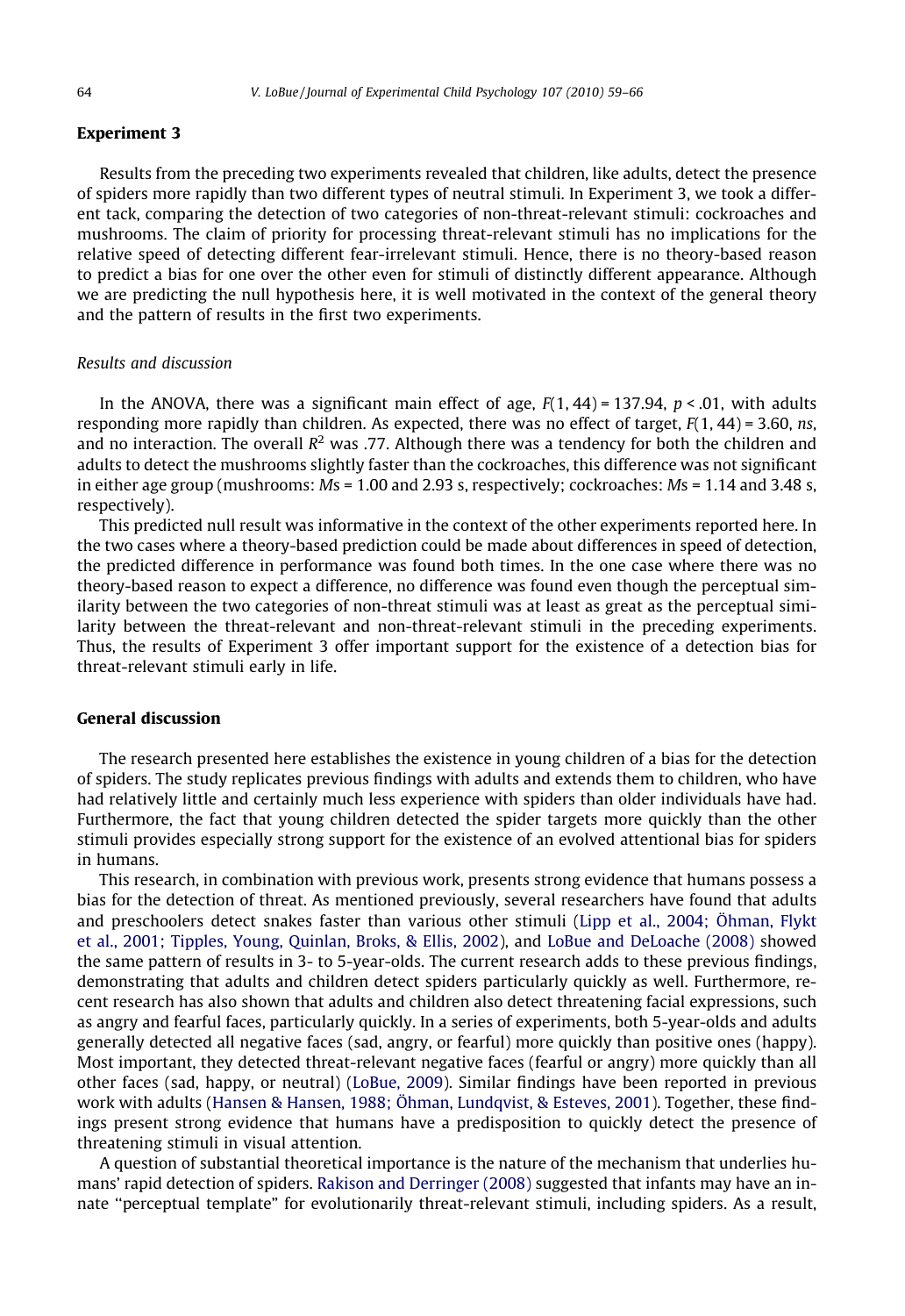<span id="page-6-0"></span>infants may have an inborn preference for representations that have the basic configuration of spiders, a factor that would lead to an advantage in the visual detection of spiders versus other stimuli. To test this view, they examined infants' perceptual preference for schematic representations of spiders versus reconfigured and distorted spiders. The 5-month-olds looked longer at pictures of schematic spiders than at representations of spiders with their features scrambled. By comparison, the infants did not show a preference for schematic pictures of neutral stimuli such as flowers. These results suggest that infants may have an innate perceptual representation of spiders that causes infants to preferentially orient to them. Consistent with the findings presented here, such a mechanism might allow facilitated detection of spiders ([Rakison & Derringer, 2008\)](#page-7-0).

Regardless of the mechanism by which humans detect threatening stimuli, such an ability is shared by many other animals. However, whereas humans use the visual system to quickly detect the presence of dangerous predators, most reptiles and mammals use their olfactory systems [\(Miller & Gutzke,](#page-7-0) [1999](#page-7-0)). Wall lizards, for example, use chemical cues from snakes to detect their presence and seek shelter (Amo, Lopez, & Martin, 2004). Similarly, many types of amphibians, including tadpoles and smallmouthed salamanders, use chemical cues to detect the presence of predatory fish (Kats, 1988; Kats, Petranka, & Sih, 1988; Kiesecker, Chivers, & Blaustein, 1996). Even predatory snakes use olfactory cues to detect other types of threatening snakes; North American pit vipers use their vomeronasal organ to detect the presence of kingsnakes ([Miller & Gutzke, 1999\)](#page-7-0).

One question for future research is whether even infants, like young children and adults, would detect the presence of spiders and other threat-relevant stimuli particularly quickly. Recent research has shown that when presented with two images side by side, infants turn more quickly to look at the image of a snake than at the image of a flower ([LoBue & DeLoache, 2010\)](#page-7-0) or at the images of other animals (DeLoache & LoBue, 2009). Research examining detection of spiders with infants would provide the strongest test of an inborn bias to detect threat-relevant stimuli in humans.

In conclusion, preschoolers share the propensity of adults for the particularly rapid visual detection of spiders. The presence of this tendency in such young children lends important support for theories positing the existence of an evolved bias for the detection of evolutionarily relevant threat stimuli in humans.

#### Acknowledgments

I thank Judy DeLoache for her frequent advising during the running of these experiments and during the writing of the manuscript. I am also grateful to Themba Carr, Christina Danko, Joseph Romano, Lindsay Doswell, Kai Sherman, Chrystal Propst, and Catherine Thrasher for valuable assistance in conducting the research, to Dennis Proffitt for help with equipment, to Bethany Teachman for help with the stimuli, and to Evan Rappoport for programming.

### References

- Amo, L., Lopez, P., & Martin, J. (2004). Wall lizards combine chemical and visual cues of ambush snake predators to avoid overestimating risk inside refuges. Animal Behaviour, 67, 647–653.
- Blanchette, I. (2006). Snakes, spiders, guns, and syringes: How specific are evolutionary constraints on the detection of threatening stimuli? Quarterly Journal of Experimental Psychology, 59, 1484–1504.
- Brosch, T., & Sharma, D. (2005). The role of fear-relevant stimuli in visual search: A comparison of phylogenetic and ontogenetic stimuli. Emotion, 5, 360–364.

Centers for Disease Control, Prevention. (2006). Deaths: Injuries, 2002. National Vital Statistics Reports, 54(10), 1–125.

- DeLoache, J., & LoBue, V. (2009). The narrow fellow in the grass: Human infants associate snakes and fear. Developmental Science, 12, 201–207.
- Flykt, A. (2005). Visual search with biological threat stimuli: Accuracy, reaction times, and heart rate changes. Emotion, 5, 349–353.
- Forrester, M. B., & Stanley, S. K. (2004). Epidemiology of spider bites in Texas, 1998–2002. Public Health, 118, 506–507.

Fredrikson, M., Annas, P., Rischer, H., & Wik, G. (1996). Gender and age differences in the prevalence of specific fears and phobias. Behaviour Research and Therapy, 34, 33–39.

Hansen, C. H., & Hansen, R. D. (1988). Finding the face in the crowd: An anger superiority effect. Journal of Personality and Social Psychology, 54, 917–924.

Kats, L. B. (1988). The detection of certain predators via olfaction by small-mouthed salamander larvae (Ambystoma texanum). Behavioral and Neural Biology, 50, 126–131.